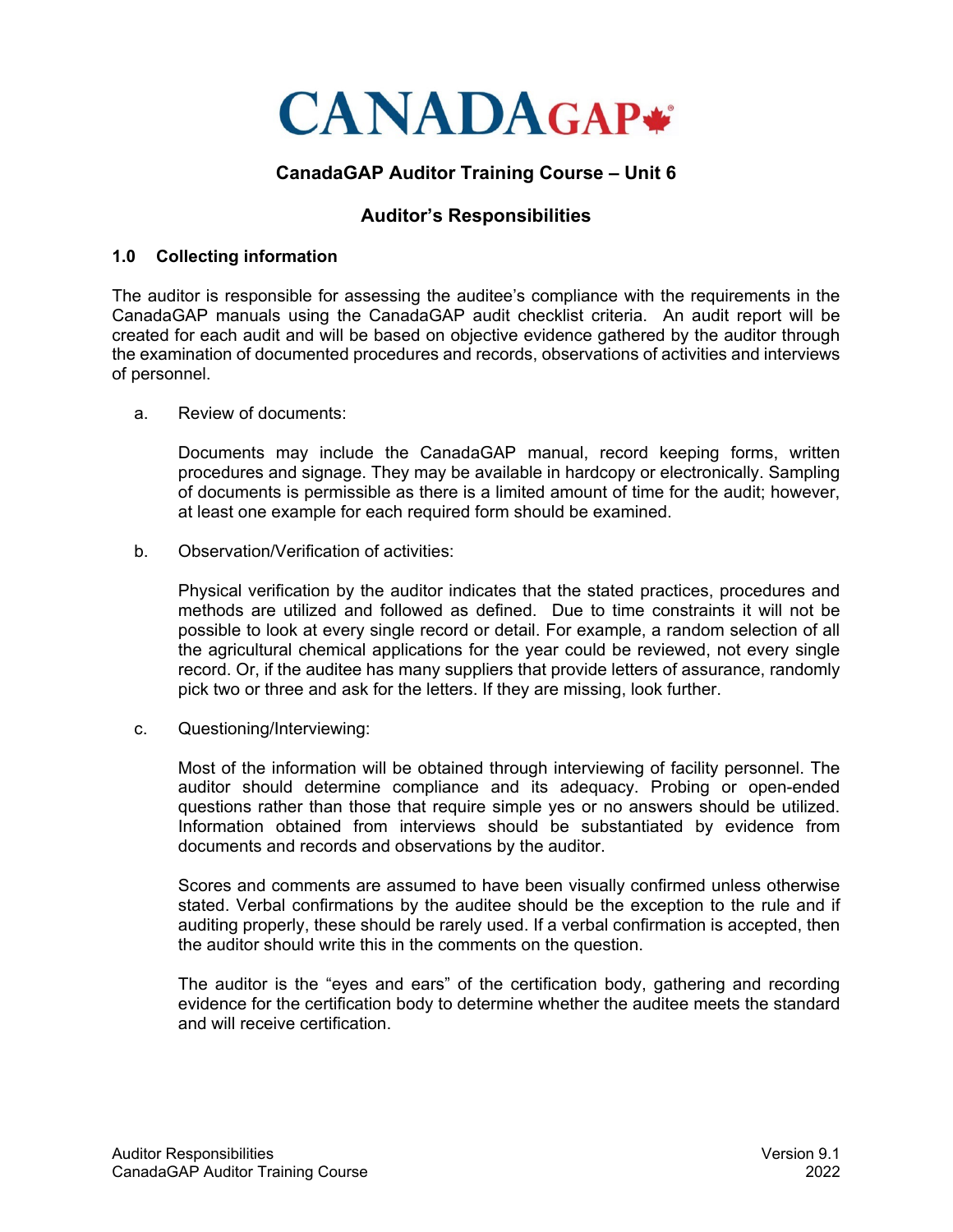## **2.0 Audit Protocol**

#### *2.1 Before the Audit*

The auditor should review the contract to conduct the audit as well as the previous audit report for that operation if available. (Note: No previous audits will be available in the first year.)

The auditor should prepare the audit documents:

- Audit plan
- Checklist fill in as much of the audit checklist as possible (name, address, contact information, etc. then verify accuracy at the audit)

The auditor should prepare for the audit and ensure they have the most recent versions of the CanadaGAP audit checklist and are aware of the current updates to the manuals that the auditee should have. These will be available through CanadaGAP. Further information on CanadaGAP manual updates can also be found on the CanadaGAP website at [www.canadagap.ca.](https://www.canadagap.ca/)

#### *2.2 Audit Plan*

The audit plan should include the following:

- Audit Date (except for unannounced audits, when the date is known only 2-5 business days in advance)
- Audit Location
- Type of Audit/ Audit Scope
- Auditor Name

The Auditor will confirm the plan and communicate any changes with the auditee. The auditee should be formally notified about the audit anywhere from 3 weeks to 3 months prior to the audit, unless it's an unannounced audit.

The audit plan should be forwarded to the auditee in advance of the audit. In preparation for the audit, the audit plan could refer the auditee to the CanadaGAP web site [\(www.canadagap.ca\)](https://www.canadagap.ca/) for a copy of the latest CanadaGAP Audit Checklist. The auditee's representatives who will be attending the opening meeting should also be discussed ahead of the audit.

When scheduling or confirming the audit, the following should be discussed with the auditee:

- The automatic fail items and where they can be found on the checklist
- Who you will need to meet with
- Gather any missing information about the operation: whether they are involved in production, packing, storage, what commodities will be audited, etc. This will help with scheduling
- Any biosecurity requirements, where to park etc.
- Anticipated length of time for the audit and time commitment required from the auditee

#### *2.3 Audit Sequence*

The typical sequence for the audit is:

- Arrival and Introduction
- Opening Meeting
- Data collection, Observations, Interviews
- Exit Meeting/ Presentation of draft report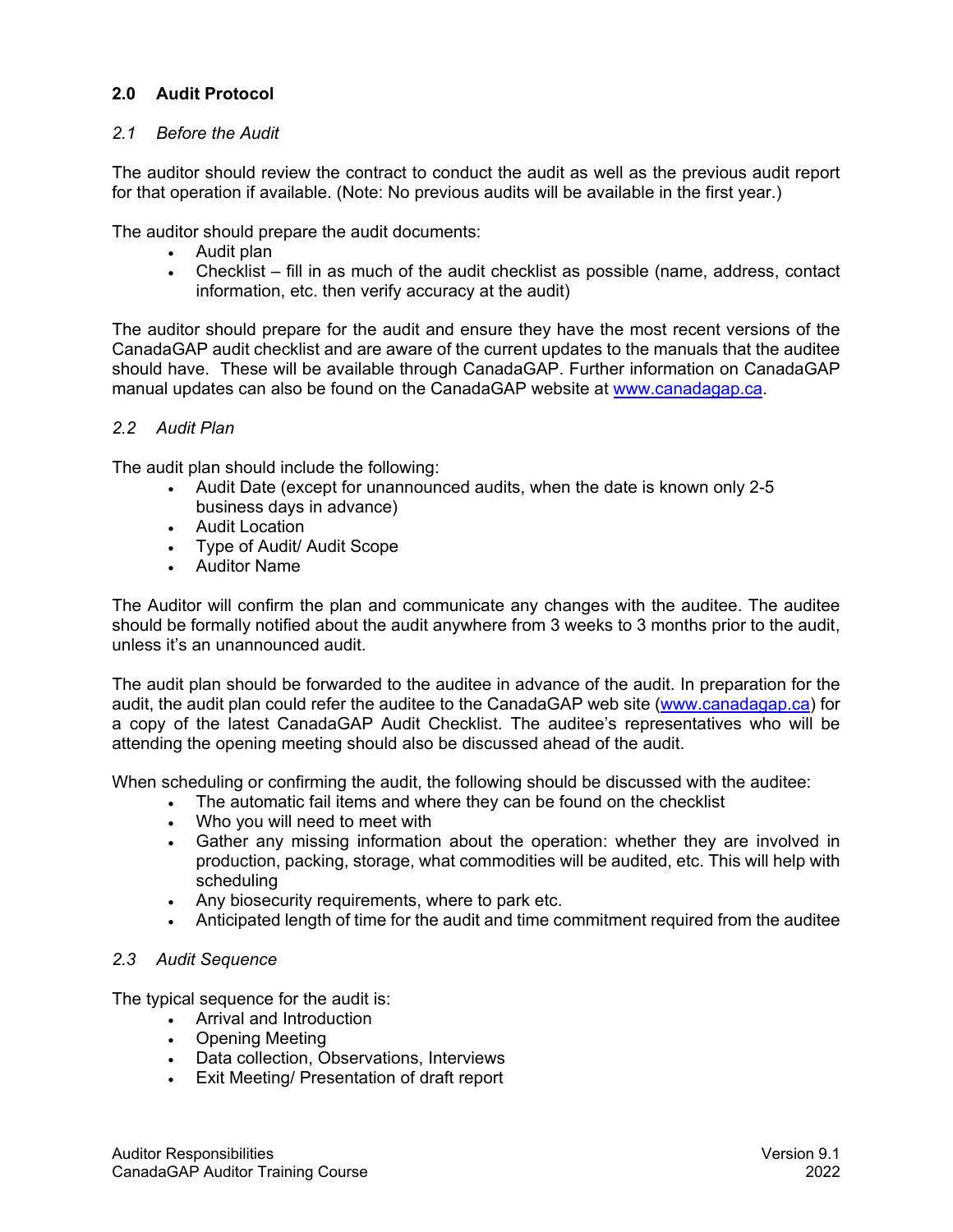### *2.3.1 Opening Meeting*

During the opening meeting, the following topics should be covered.

- Introduction of the audit team
- Audit overview purpose, scope, objectives and audit methods and procedures
- Automatic failure items and procedures if an autofail item is found
- Anticipated duration of the audit and projected time for closing meeting
- Visitor policies (footwear, hair, jewellery and safety procedures that the auditor must follow)
- Any changes to the checklist
- Requested attendance for closing meeting
- Invitation to the auditee to discuss any questions regarding the audit
- Explain that decisions on certification are made by the certification body, not the auditor
- The appeals process

### *2.3.2 Exit Meeting/ Post Audit Meeting*

- Occurs at the end of the audit activities, prior to preparing the audit report.
- Is with management to present an overview of the audit observations.
- Is an opportunity to present preliminary audit results in a draft form to management and explain that the audit evidence collected was based on a sample of the information available.
- System issues are highlighted, rather than individual issues.
- Remind the auditee of the appeals process and complaint procedure.
- Fill out the executive summary page and review with the auditee.
- Any diverging opinions regarding the audit findings or conclusions between the auditor and the auditee should be discussed and, if possible, resolved. If not resolved, this should be recorded.
- Review the corrective actions process if applicable.
- Explain that audit findings are subject to review by the certification body and that the final report will come from the certification body.
- Leave a mutually signed copy of the executive summary page with the auditee.

## *2.4 Automatic Failures*

If any of the automatic fail items is observed:

- Score the audit as an automatic failure and describe the reason for the failure in the Executive Summary
- Continue the audit if the auditee wishes you to do so
- Otherwise, end the audit if the auditee prefers not to continue
- If the auditee wants you to abort the audit they will still be charged as agreed in the contract
- Note: the auditee cannot get certified if the audit is not completed in its entirety. An audit report should not be generated.

#### **Note: See "Auditor Checklist - Points to Cover During Opening and Closing Meeting" found at the end of this document for a summary checklist of 2.3.1, 2.3.2 and 2.4 above.**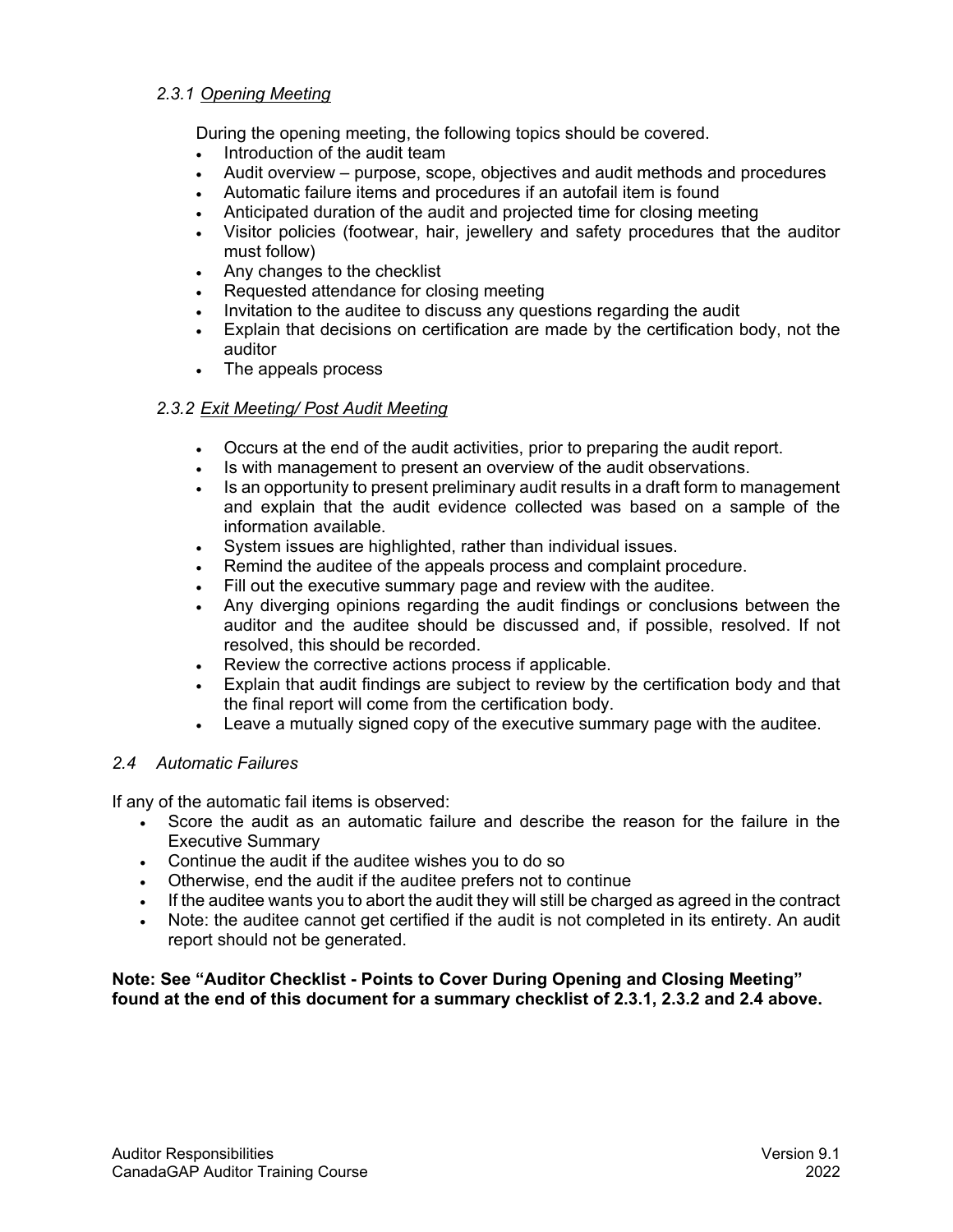#### *2.5 Audit Report*

This should include:

- Name of the organization that was audited
- Date(s) of the audit
- Time that the audit started and ended
- Audit Type/ Scope
- Summary of findings and final score
- Description of any corrective action requests issued (e.g., in the Executive Summary, in Auditor Observations)
- Individual requirement findings and scores
- Auditor's comments in sufficient detail to substantiate scores and enable the certification body to assess the auditee's compliance with the requirements

The audit report is finalized by the auditor and sent to the certification body within 10 business days of the date of the audit.

#### *2.6 Follow up*

After the audit, the auditor completes the audit report including the scoring section and sends the completed report to the certification body for review. The auditor does not make determinations on certification. The certification body will make decisions and determinations on certification after reviewing each audit report. It is important that the auditor collect and document enough evidence for the certification body to make a determination. The certification body may make adjustments after reviewing the audit report. For this reason, the auditor can review the auditee's preliminary score but cannot confirm the final result or certification at the time of the audit.

In some cases, there may be an opportunity for the auditee to address immediately during the audit an issue where points would normally be deducted. This will generally be a situation where there is a low food safety risk. If this is the case, allow the auditee to correct the problem during the audit and give them credit on their audit. If the auditee is missing some paperwork / records that can be retrieved within a short time delay, allow the auditee to obtain the missing documentation and provide to you by fax or email before signing off on the completed audit report. Otherwise, if documentation has not been kept as required or is not retrievable by the auditee, identify the non-conformance on the Executive Summary or within the checklist (i.e., deduct marks for the item and include comments).

If the issue during the audit involves any of the automatic failure items, then the auditee is NOT allowed to address the situation immediately. These situations usually have a high food safety risk and need to be treated accordingly to mitigate the risk. The auditee would autofail and you would score it accordingly, complete the Autofails page of the audit report and indicate the autofail in the Executive Summary.

If the auditee has passed the audit, no further follow-up is required. The auditor notes findings or recommended improvements. These are reviewed during future audits to determine the auditee's commitment to continuous improvement. It should also be noted that the auditee always has the option to implement corrective actions if he wants to increase his audit score. Some customers may require this; the auditee is responsible to know and meet his particular customer requirements. The corrective actions process would be initiated by the auditee.

If the auditee has failed the audit (i.e., a score below passing or has an autofail item) the auditor will note autofails and other findings in the executive summary. The auditee will have an opportunity to implement corrective actions/plans to achieve a passing score after the audit report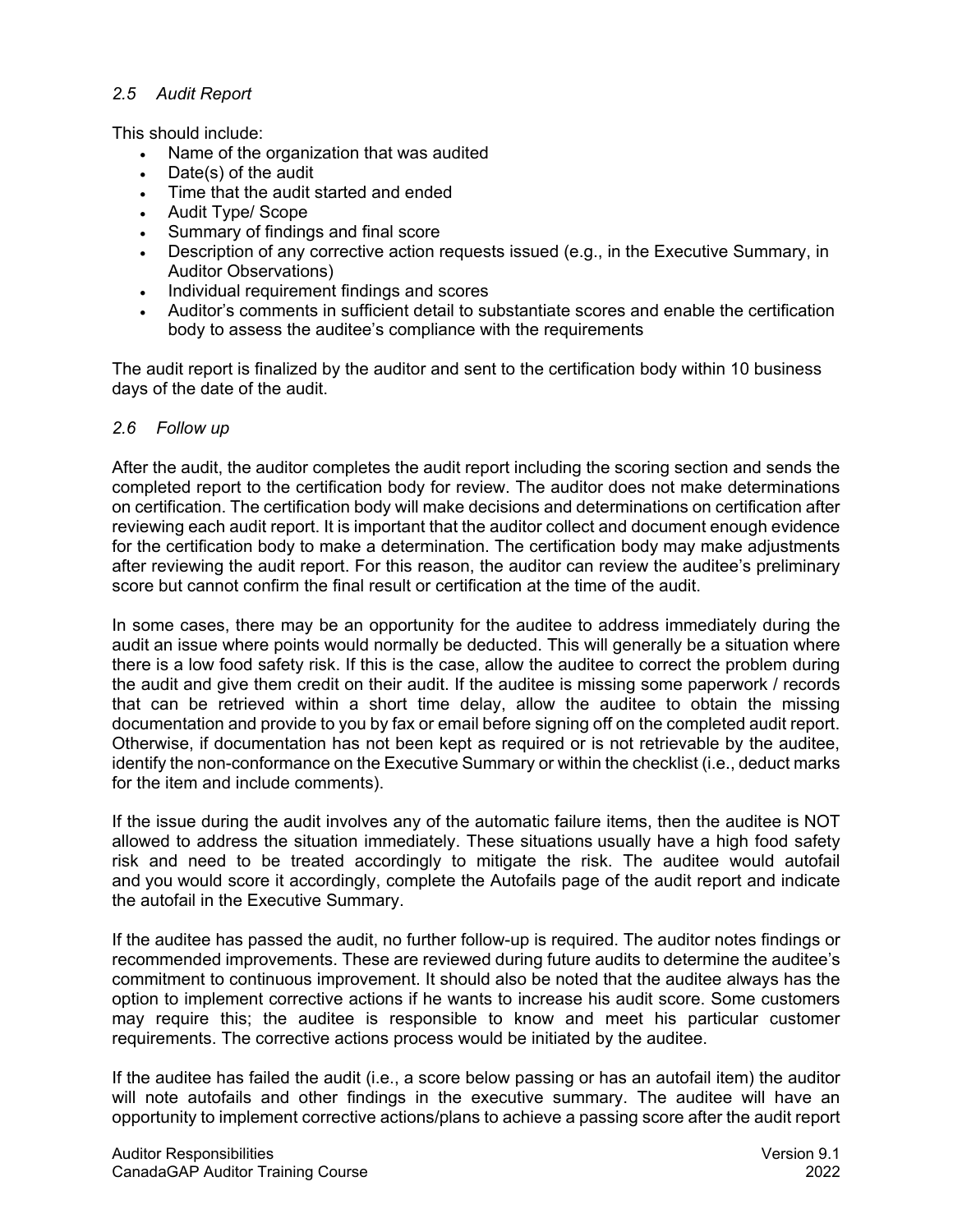is issued by the certification body. The follow-up on corrective actions/plans must be initiated by the auditee [possibly in consultation with customer(s) if required to prioritize; otherwise, auditee refers to executive summary items for "Autofails or Other Findings"]. Autofail items must be addressed first. The auditee implements corrective actions/plans then contacts the auditor, who reviews the evidence provided. The auditee describes corrective actions/plans on the *Corrective Actions Report* by completing columns 2, 3 and 4, provides supporting evidence and indicates date of implementation. The auditor reviews the corrective actions/plans and supporting evidence, completes the information in the remaining columns and *adjustment to score* table on the *Corrective Actions Report* (recommendations relative to adjusting the score and closing the corrective actions requests), and sends the report to the certification body for review. Determinations on acceptable corrective actions/plans and certification will be made by the certification body. Refer to the instructions on the *Corrective Actions Report* for more information.

## **3.0 Biosecurity Policy**

CanadaGAP Auditors are responsible for finding out and following any biosecurity policies and protocols in place at each auditee's operation**.** Ask the auditee for any protective equipment or supplies that must be worn during the audit (e.g., booties, gloves, smocks, etc.).

Biosecurity involves the protection of the biological health of the species of concern from potential harm caused by biological, chemical, physical hazards. This includes the health of both plants and animals and is designed to reduce the spread of plant and animal diseases that could be devastating to the agricultural community. These hazards can be crop pests, such as insects and diseases (e.g., plum pox in tree fruit) or animal diseases on mixed operations that have livestock (e.g., avian influenza in poultry). Described below are practices to prevent the transfer of biological hazards on, to, within and between agricultural operations in Canada.

The following procedures should be followed when visiting mixed farm operations (farms that have both horticultural crops and livestock):

When arriving on-site:

- 1. Park vehicle in appropriate areas, away from sources of contamination. Generally, an appropriate parking spot is:
	- Not adjacent to livestock housing facilities and animal traffic areas
	- Is not underneath ventilation exhaust and inlets
	- Has no visible contamination (such as manure on the ground)
	- Does not interfere with the conduct of business (ask the owner or manager)
- 2. Ask the owner/operator if there are any local biosecurity protocols that need to be followed. If the owner/operator is not present, confirm and respect any signs, posted protocols, and/or barriers at the facility.
- 3. Wear footwear that is clean of any visible contamination. If there is evidence of manure being recently applied to crop fields or if there is a likelihood of having to enter animal areas of the premises directly from the field, then boots should be washed between crop fields, within farms or when moving between farms.

The following procedures apply to all farm operations:

- 1. Wash hands or use a waterless hand sanitizer upon arrival.
- 2. If possible, try to avoid walking in fields or handling plants when they are wet.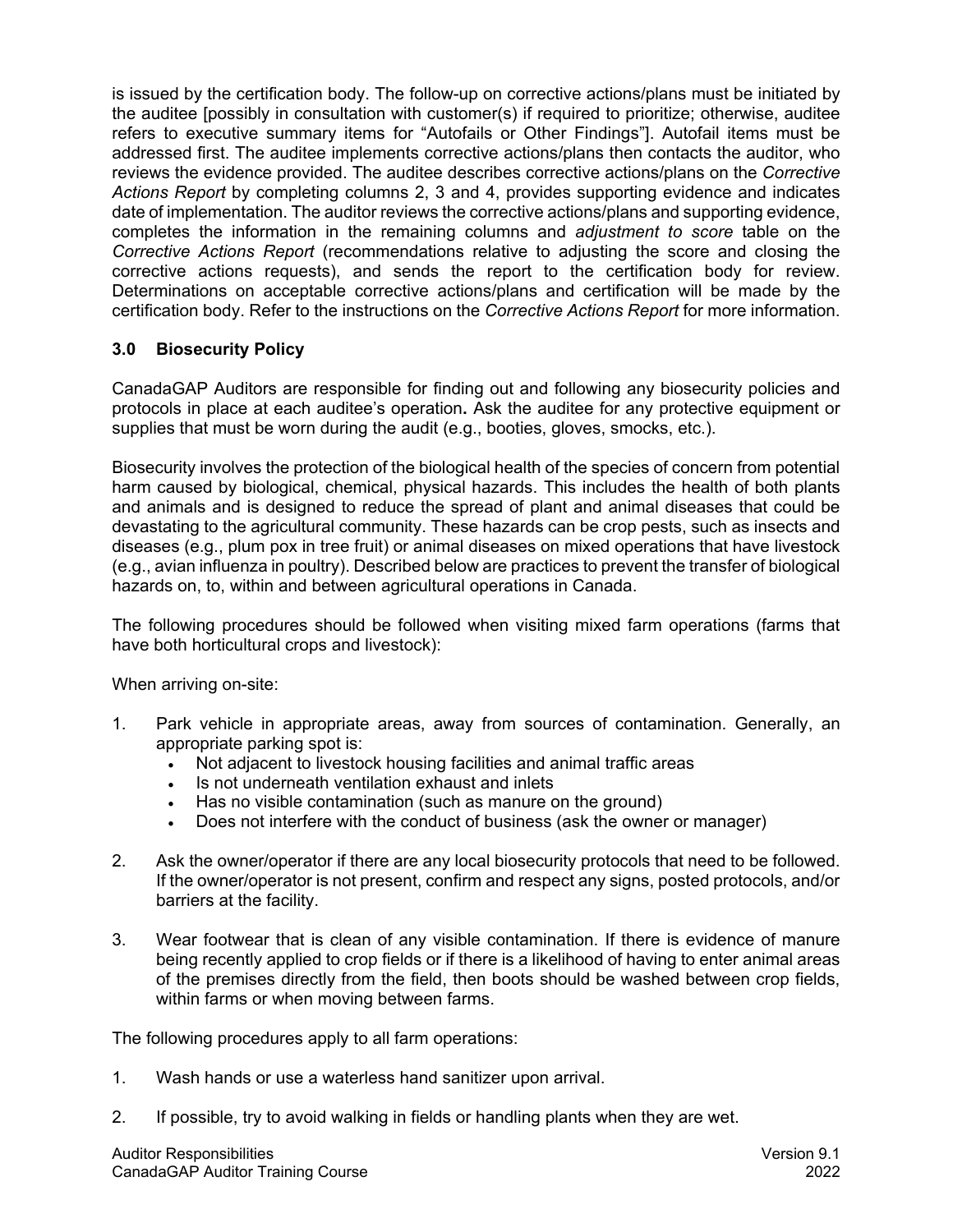- 3. Clothing, hair and equipment should be visually inspected when leaving the site to ensure that no insects or plant material have adhered to them.
- 4. When entering a greenhouse facility wear clean clothes and clean shoes.
- 5. When a known contagious disease or regulated crop pest is present:
	- a. If you have more than one visit and are aware of one or more sites having a known or suspected contagious disease or regulated pest, visit the site(s) with known or suspected contagious and regulated plant pest last.
	- b. If the contagious disease or regulated pest is soil-borne, boots must be cleaned with a disinfecting agent prior to leaving the site. Excessive organic matter should be removed from boots prior to disinfecting.